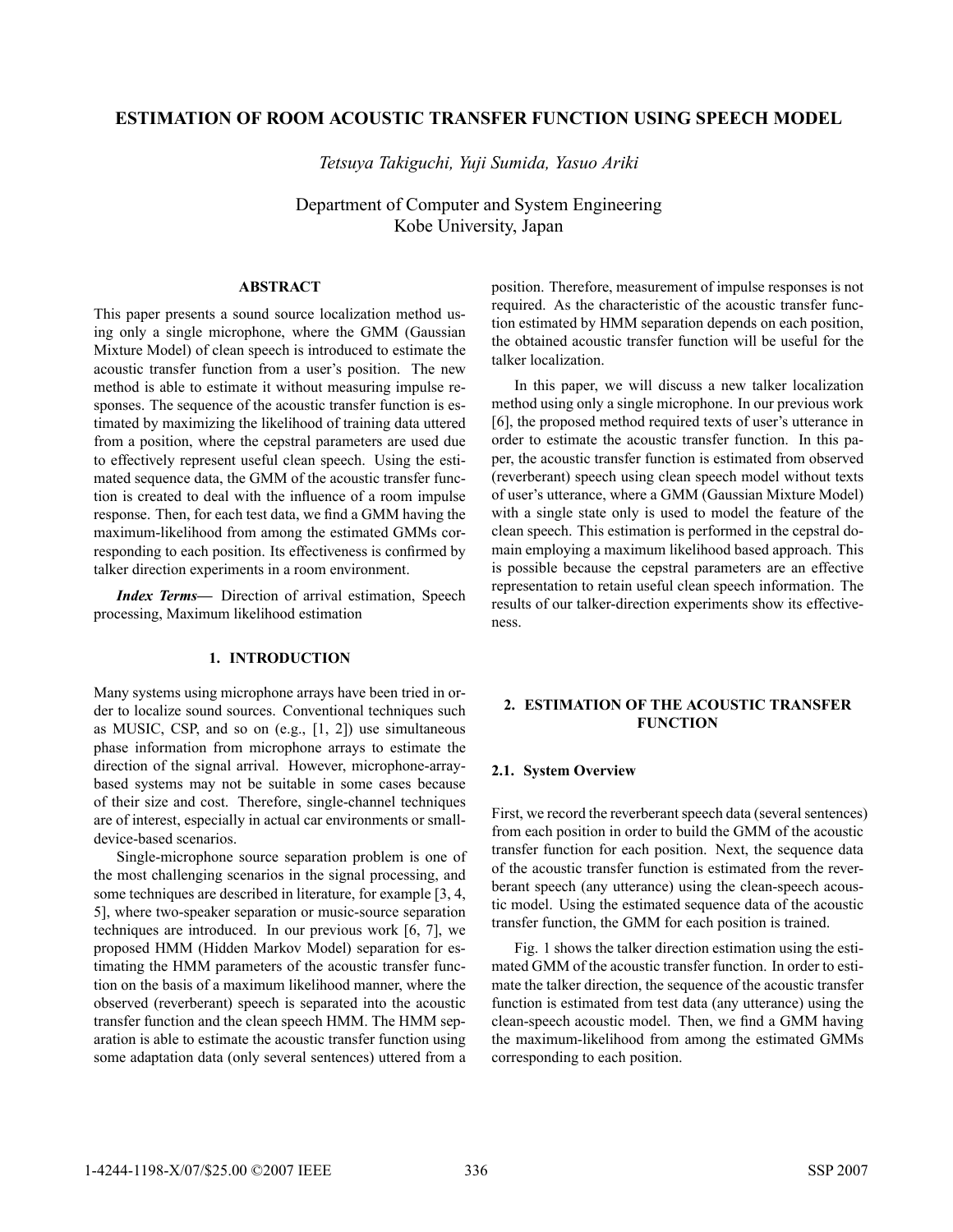

**Fig. 1**. Estimation of talker direction

#### **2.2. Cepstrum Representation of Reverberant Speech**

The observed signal (reverberant speech), *<sup>o</sup>*(*t*), in a room environment is generally considered as the convolution of clean speech and acoustic transfer function:

$$
o(t) = \sum_{l=0}^{L-1} s(t-l)h(l)
$$
 (1)

where  $s(t)$  is a clean speech signal and  $h(l)$  is an acoustic transfer function (room impulse response) from the sound source to the microphone. The length of the acoustic transfer function is *L*. The spectral analysis of the acoustic modeling is generally carried out using short-term windowing. If the length *L* is shorter than that of the window, the observed spectrum is generally represented by

$$
O(\omega; n) = S(\omega; n) \cdot H(\omega; n). \tag{2}
$$

However, since the length of the acoustic transfer function is greater than that of the window, the observed spectrum is approximately represented by  $O(\omega; n) \approx S(\omega; n) \cdot H(\omega; n)$ . Here  $O(\omega; n)$ ,  $S(\omega; n)$ , and  $H(\omega; n)$  are the short-term linear spectra in the analysis window *n*. Applying the logarithm transform to the linear spectrum, we get

$$
\log O(\omega; n) \approx \log S(\omega; n) + \log H(\omega; n). \tag{3}
$$

Cepstral parameters are an effective representation to retain useful speech information in speech recognition. Therefore, we use the cepstrum for acoustic modeling necessary to estimate the acoustic transfer function. The cepstrum of the observed signal is given by the inverse Fourier transform of the log spectrum.

$$
O_{cep}(t;n) \approx S_{cep}(t;n) + H_{cep}(t;n)
$$
 (4)

where *Ocep*, *Scep*, and *Hcep* are cepstra for the observed signal, clean speech signal, and acoustic transfer function. Since spectral analysis in acoustic modeling is based on short-term

windowing, the multiplication of the short-term speech spectra and the acoustic transfer function is equivalent to periodic convolution in the time domain. However, the actual observed signal is the result of linear convolution. Therefore we cannot model the observed signal accurately. In this paper, we introduce a GMM (Gaussian Mixture Model) of the acoustic transfer function to deal with the influence of a room impulse response.

#### **2.3. Maximum-Likelihood-Based Parameter Estimation**

This section presents a new method for estimating the GMM (Gaussian Mixture Model) of the acoustic transfer function. The estimation is implemented by maximizing the likelihood of training data (only several words) from a user's position. In [8], a maximum-likelihood (ML) estimation method is presented to decrease the acoustic mismatch for the telephone channel, where a single Gaussian mixture is used to model the channel mismatch. In this paper, we introduce the utilization of the GMM (Gaussian Mixture Model) of the acoustic transfer function based on the ML estimation approach to deal with a room impulse response.

The sequence of the acoustic transfer function in (4) is estimated in an ML manner by using the expectation maximization (EM) algorithm, which maximizes the likelihood of the observed speech:

$$
\hat{H} = \underset{H}{\operatorname{argmax}} \Pr(O|H, \lambda_S). \tag{5}
$$

Here,  $\lambda$  denotes the set of GMM parameters, while the suffix *S* represents the clean speech in the cepstral domain. The EM algorithm is a two-step iterative procedure. In the first step, called the expectation step, the following auxiliary function is computed.

$$
Q(H|H)
$$
  
=  $E[\log \Pr(O, b, c | \hat{H}, \lambda_S) | H, \lambda_S]$   
=  $\sum_b \sum_c \frac{\Pr(O, b, c | H, \lambda_S)}{\Pr(O | H, \lambda_S)} \cdot \log \Pr(O, b, c | \hat{H}, \lambda_S)$ (6)

Here *b* and *c* are the unobserved state sequence and the unobserved mixture component labels corresponding to the observation sequence *O*.

The joint probability of observing the sequences *O*, *b*, and *c* can be calculated as

$$
\Pr(O, b, c | H, \lambda_S) = \prod_{n^{(v)}} a_{b_{n^{(v)}-1}, b_{n^{(v)}}} w_{b_{n^{(v)}}, c_{n^{(v)}}} \Pr(O_{n^{(v)}} | \hat{H}, \lambda_S) (7)
$$

where *a* is the transition probability, and *w* is the mixture weight.  $O_{n(v)}$  is the cepstrum at the *n*-th frame for the *v*-th training data (observation data). Since we consider the acoustic transfer function as additive noise in the cepstral domain,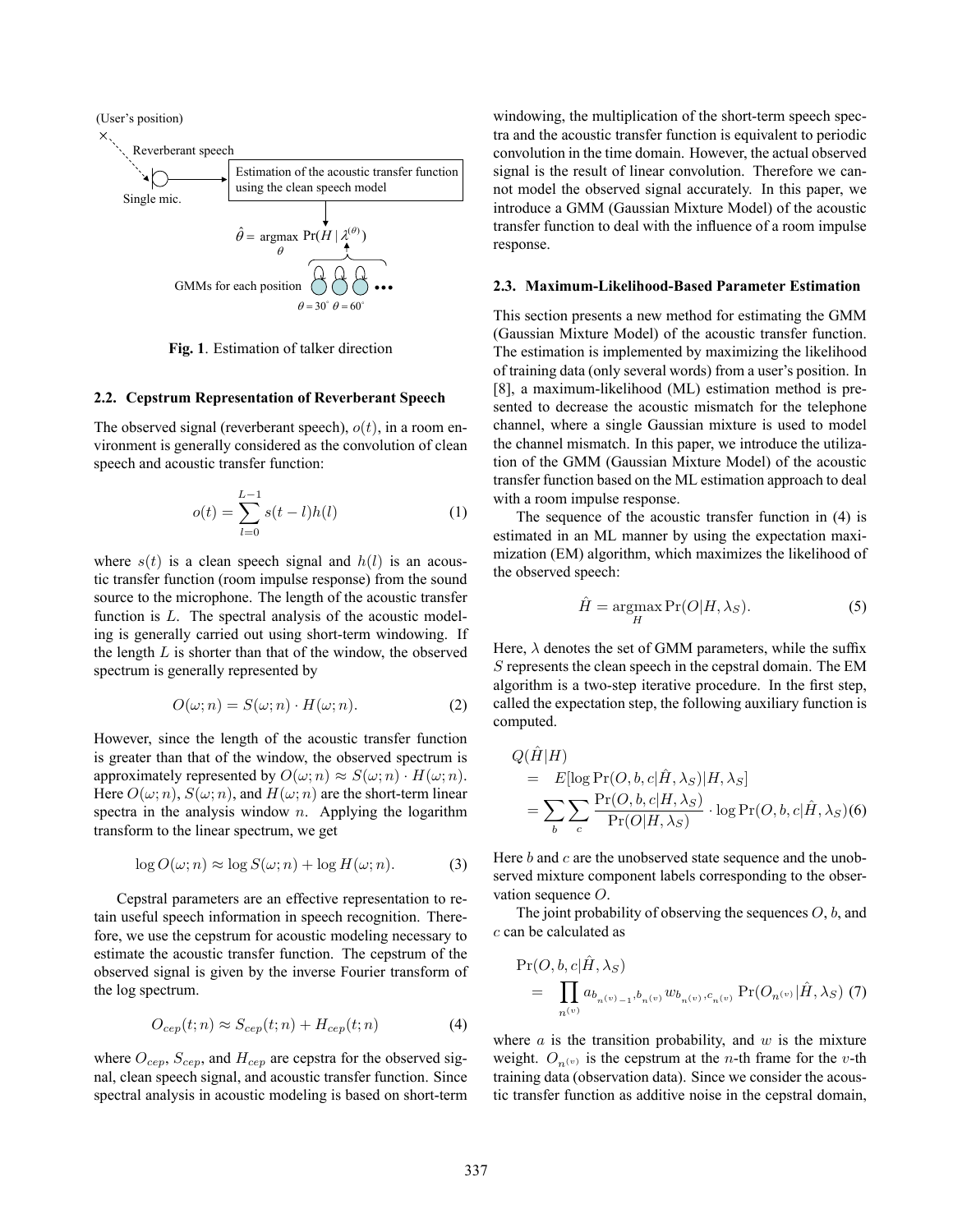the mean to mixture *k* in the model  $\lambda_O$  is derived by adding the acoustic transfer function. Therefore, (7) can be written as

$$
\begin{split} \Pr(O, b, c | \hat{H}, \lambda_S) = & \prod_{n^{(v)}} a_{b_{n^{(v)}-1}, b_{n^{(v)}}} w_{b_{n^{(v)}}, c_{n^{(v)}}} \\ & \cdot N(O_{n^{(v)}}; \mu_{j, k_{n^{(v)}}} + \hat{H}_{n^{(v)}}, \Sigma_{j, k_{n^{(v)}}}) \\ \end{split} \tag{8}
$$

where  $N(O; \mu, \Sigma)$  denotes the multivariate Gaussian distribution. It is straightforward to derive that [9]

$$
Q(H|H)
$$
  
= $\sum_{i} \sum_{j} \sum_{n^{(v)}} \Pr(O_{n^{(v)}}, b_{n^{(v)}} = j, b_{n^{(v)}-1} = i | \lambda_{S}) \log a_{i,j}$   
+ $\sum_{j} \sum_{k} \sum_{n^{(v)}} \Pr(O_{n^{(v)}}, b_{n^{(v)}} = j, c_{n^{(v)}} = k | \lambda_{S}) \log w_{j,k}$   
+ $\sum_{j} \sum_{k} \sum_{n^{(v)}} \Pr(O_{n^{(v)}}, b_{n^{(v)}} = j, c_{n^{(v)}} = k | \lambda_{S})$   
log  $N(O_{n^{(v)}}; \mu_{j,k} + \hat{H}_{n^{(v)}}, \Sigma_{j,k})$  (9)

Here we focus only on the term involving *H*.

$$
Q(\hat{H}|H) = \sum_{j} \sum_{k} \sum_{n^{(v)}} \Pr(O_{n^{(v)}}, b_{n^{(v)}} = j, c_{n^{(v)}} = k | \lambda_{S})
$$
  
\n
$$
\cdot \log N(O_{n^{(v)}}; \mu_{j,k} + \hat{H}_{n^{(v)}}, \Sigma_{j,k})
$$
  
\n
$$
= -\sum_{j} \sum_{k} \sum_{n^{(v)}} \gamma_{j,k,n^{(v)}} \sum_{d=1}^{D} \left\{ \frac{1}{2} \log(2\pi)^{D} \sigma_{j,k,d}^{2} + \frac{(O_{n^{(v)},d} - \mu_{j,k,d} - \hat{H}_{n^{(v)},d})^{2}}{2\sigma_{j,k,d}^{2}} \right\}
$$
(10)

$$
\gamma_{j,k,n^{(v)}} = \Pr(O_{n^{(v)}}, j, k | \lambda_S)
$$
\n(11)

Here *D* is the dimension of the adaptation vector  $O_n$ . The maximization step (M-step) in the EM algorithm becomes "max  $Q(H|H)$ ". The re-estimation formula can therefore be derived, knowing that  $\partial Q(H|H)/\partial H = 0$  as

$$
\hat{H}_{n^{(v)},d} = \frac{\sum_{j} \sum_{k} \gamma_{j,k,n^{(v)}} \frac{O_{n^{(v)},d} - \mu_{j,k,d}}{\sigma_{j,k,d}^2}}{\sum_{j} \sum_{k} \frac{\gamma_{j,k,n^{(v)}}}{\sigma_{j,k,d}^2}}
$$
(12)

After the sequence data of the acoustic transfer function are calculated for all training data (several sentences), the GMM for the acoustic transfer function is created. The *m*th mean vector and covariance matrix in the acoustic transfer function GMM  $(\lambda_H^{(\theta)})$  for the direction  $\theta$  can be represented by using the term  $\hat{H}_n$  as follows:

$$
\mu_m^{(H)} = \sum_{v} \sum_{n^{(v)}} \frac{\gamma_{m,n^{(v)}} \hat{H}_{n^{(v)}}}{\gamma_m} \tag{13}
$$

$$
\Sigma_{m}^{(H)} = \sum_{v} \sum_{n^{(v)}} \frac{\gamma_{m,n^{(v)}} (\hat{H}_{n^{(v)}} - \mu_{m}^{(H)})^T (\hat{H}_{n^{(v)}} - \mu_{m}^{(H)})}{\gamma_{m}} (14)
$$

Here  $n^{(v)}$  denotes the frame number for *v*-th training data.

Finally, using the estimated GMM of the acoustic transfer function, the estimation of the talker direction is handled in an ML framework:

$$
\hat{\theta} = \underset{\theta}{\operatorname{argmax}} \Pr(\hat{H} | \lambda_H^{(\theta)}), \tag{15}
$$

where  $\lambda_H^{(\theta)}$  denotes the estimated GMM for  $\theta$  direction and we find a GMM having the maximum-likelihood for each test data from among the estimated GMMs corresponding to each position.

### **3. EXPERIMENTS**

### **3.1. Experimental Conditions**

The new talker localization method was evaluated in a reverberant environment. Reverberant speech was simulated by a linear convolution of clean speech and impulse response. The impulse response was taken from the RWCP database in real acoustical environments [10], where the target talker was located at 30, 90, and 130 degrees (test position). The reverberation time was 300 msec, and the distance to the microphone was about 2 m. The size of the recording room was about 6.7  $m \times 4.2$  m (width $\times$ depth).

The speech signal was sampled at 12 kHz and windowed with a 32-msec Hamming window every 8 msec. The clean speech GMM was trained by using 40 sentences spoken by one male in the ASJ Japanese speech database and has 64 Gaussian mixture components. The test data consisted of  $100 \times 3$  directions) sentences which are uttered from 30, 90, and 130 degrees, different from that used in the training, and 16-order MFCCs (Mel-Frequency Cepstral Coefficients) were used as feature vectors. The number of the training data for the acoustic transfer function GMM was one sentence, five sentences, and ten sentences which are uttered from 10, 30, 50, 70, ..., 150, and 170 degrees (nine directions). Therefore, nine GMMs are built, and then, for each test data, we find a GMM having the maximum-likelihood from among those GMMs corresponding to each position (nine directions).

#### **3.2. Experimental Results**

Figure 2 shows the direction accuracy in the nine-direction estimation task, where one sentence is used for the estimation of the acoustic transfer function. As can be seen from this figure, by increasing the number of Gaussian mixture components for the acoustic transfer function, the direction accuracy is improved. We can expect that the GMM for the acoustic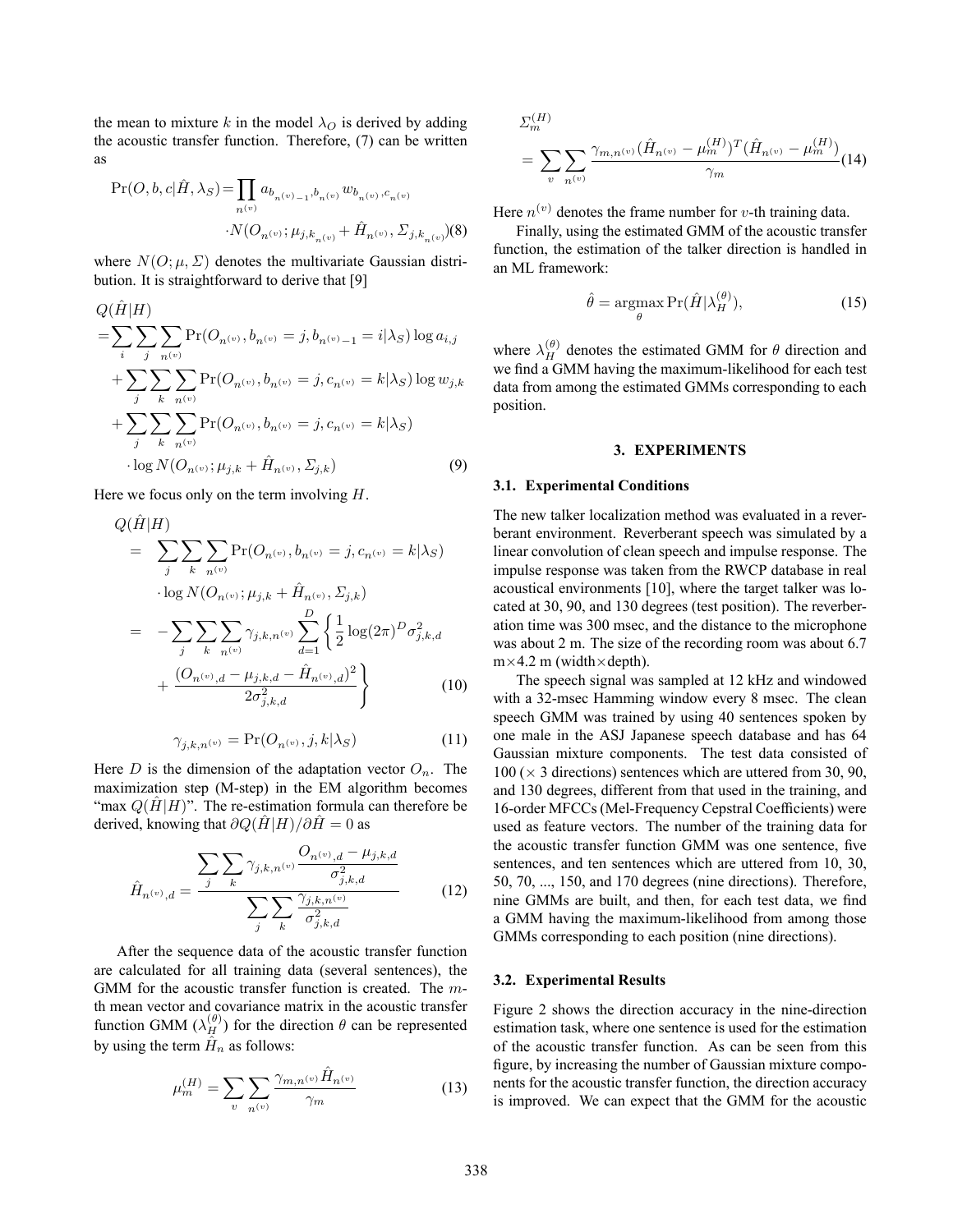

**Fig. 2**. Effect of increasing the number of mixtures in modelling acoustic transfer function. Here one sentence is used for the estimation of the acoustic transfer function.

transfer function is effective for the direction estimation. Figure 3 shows the mean vectors (single mixture) of the different acoustic transfer functions from three training positions (directions). The differences shown will be useful for estimating of the sound source direction.

Figure 4 shows the results for the different number of training data. The performance of the training using one sentence is a little poor due to the lack of data for estimating the acoustic transfer function. Increasing the amount of training data improves in the performance and with about 5 sentences the acoustic transfer function appears to be estimated robustly.

Table 1 shows the direction accuracy for 0 msec and 300 msec (reverberation time) in the three-direction estimation task, where we find a GMM having the maximum-likelihood from among the GMMs for 30, 90, and 130 degrees. In the case of 300 msec, the direction accuracy is almost 100 %. But the direction accuracy for 0 msec decreases because the difference of the acoustic transfer function between each position becomes small. On the other hand, the CSP algorithm based on microphone arrays [2] has high accuracy (100 %) in the case of 0 msec. This is because the CSP uses simultaneous phase information from microphone arrays to estimate the direction of the signal arrival, and the proposed method (single microphone only) uses the acoustic transfer function to estimate the direction.

In the proposed method, the sequence of the acoustic transfer function is separated from the observed speech using (12), and using the separated sequence data, the GMM of the acoustic transfer function is trained by (13) and (14). On the other hand, a simple way for the voice (talker) localization may be the use of the GMM of the observed speech without the separation of the acoustic transfer function. The GMM of the observed speech can be derived in a similar way as in (13)



**Fig. 3**. Mean vectors of the different acoustic transfer functions



**Fig. 4**. Comparison of the different number of training data

and (14).

$$
\mu_m^{(O)} = \sum_{v} \sum_{n^{(v)}} \frac{\gamma_{m,n^{(v)}} O_{n^{(v)}}}{\gamma_m} \tag{16}
$$

$$
\Sigma_m^{(O)} = \sum_{v} \sum_{n^{(v)}} \frac{\gamma_{m,n^{(v)}} (O_{n^{(v)}} - \mu_m^{(O)})^T (O_{n^{(v)}} - \mu_m^{(O)})}{\gamma_m} \tag{17}
$$

The GMM of the observed speech includes not only the acoustic transfer function but also clean speech which is meaningless information for the sound source localization. As shown in Figure 5, the use of the GMM of the observed speech decreases the accuracy in comparison to that of the GMM of the acoustic transfer function, especially for the small training data. As the proposed method separates the acoustic transfer function from the observed speech, the use of the small training data only achieves good performance, and the GMM of the acoustic transfer function may not be much affected by the characteristics of the clean speech (phoneme) or the loud speaker characteristics.